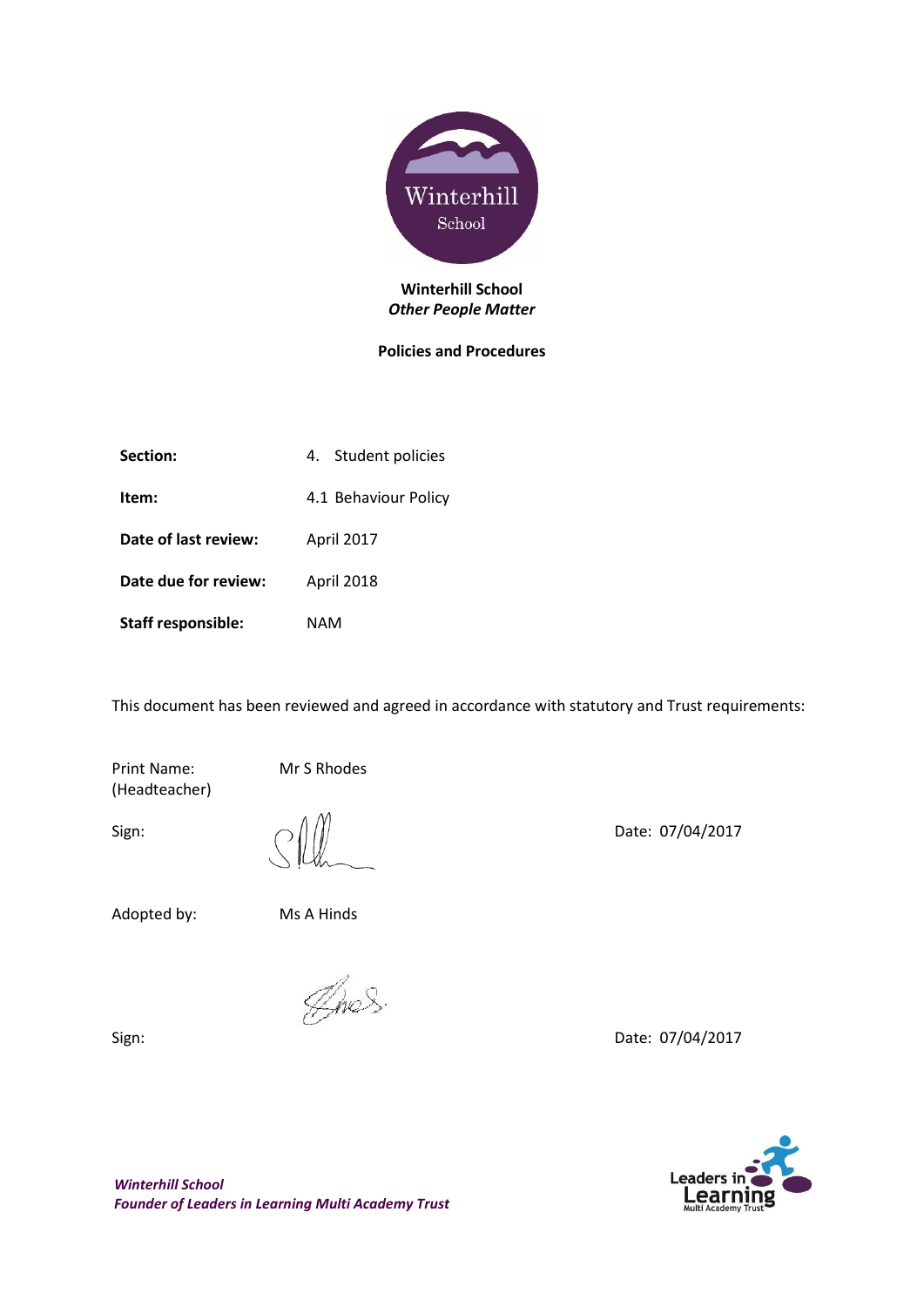#### **CONTENTS**

| 1. Introduction & Principles       | 3  |
|------------------------------------|----|
| 2. Staff Powers                    | 4  |
| 3. Roles & Responsibilities        | 5  |
| 4. School Rules                    | 5  |
| 5. Behaviour Recording             | 5  |
| 6. Rewards                         | 6  |
| 7. Sanctions                       | 7  |
| 8. Power to Use Reasonable Force   | 9  |
| 9. Power to Search Without Consent | 10 |
| 10. Publication & Monitoring       | 11 |
| 11. Legislative Links              | 11 |

**Appendix 1a: Behaviour Information for Students – Winterhill's Expectations Appendix 1b: Behaviour Information for Staff – Winterhill's Expectations Appendix 2: Detentions Procedures Appendix 3: Caution system**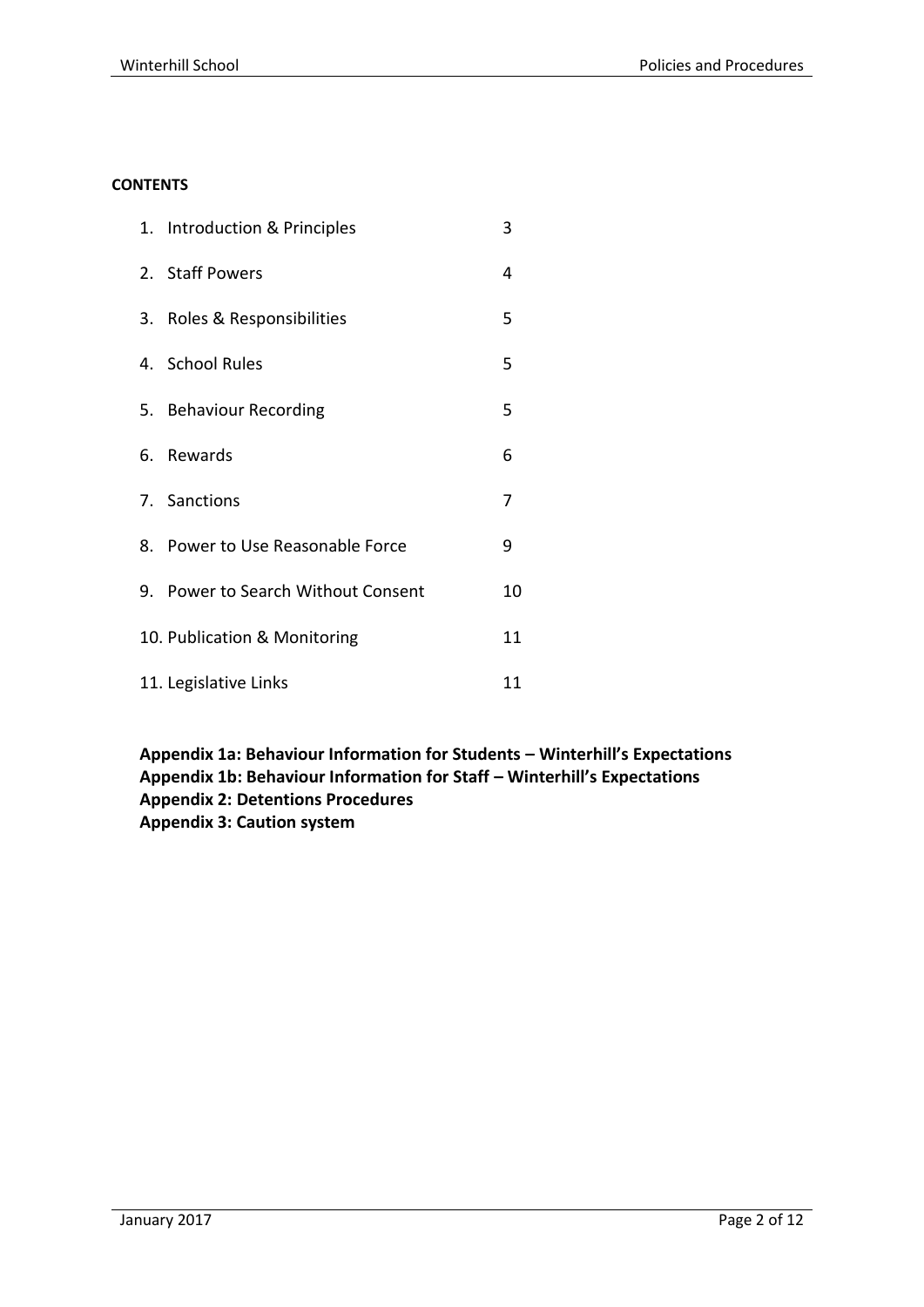# **WINTERHILL SCHOOL**

# **BEHAVIOUR POLICY**

# **1. Introduction and Principles**

Winterhill School firmly believes that effective discipline and good behaviour are essential to support learning and to enable students to achieve their best. Our ethos is underpinned by the principle 'Other People Matter'. Clear rules, boundaries, high expectations and appropriate sanctions enable all to flourish and prepare students for life after Winterhill. When relationships are strong students can make the best of the opportunities provided for them and they can flourish in an environment which supports and rewards them. We want to be able to describe the atmosphere in school as relaxed but purposeful. We are setting a framework to support students and adherence to this framework will make the school a better place for all who work and study here.

We seek to create a welcoming, caring, inclusive and safe learning environment by:

- Establishing high standards and expectations of behaviour for all students to support learning. We will work to ensure that all students can maximise their academic progress and their personal, spiritual, moral, social and cultural development. We will regularly discuss and publicise our agreed set of expectations, values and beliefs. There will be positive and constructive rules for behaviour.
- Promoting Fundamental British Values.
- Promoting self-esteem, self-discipline, and positive relations based on mutual respect. Developing the students' sense of responsibility and their stake in the school as they are an integral part of improving behaviour.
- Providing a safe environment free from disruption, aggression, bullying and any form of harassment. We seek to ensure fairness of treatment for all.
- Encouraging consistency of response to both positive and negative behaviours. A system of rewards and a range of sanctions are in place to support this.
- Promoting early intervention to support **behaviour for learning**.
- Working closely with parents, carers and other support agencies to develop a shared approach to maximising students' potential.
- Improving behaviour through an improved commitment to learning. Students behave best when they experience well-planned, stimulating learning activities, which are designed to meet specific needs.

**Rewards** have an essential part to play in ensuring appropriate behaviour in that they acknowledge and recognise the effort, commitment and/or success of a student. They provide an opportunity for a teacher and/or the school to make a clear and unequivocal statement to a student that his/her work is valued. In so doing we are positively reinforcing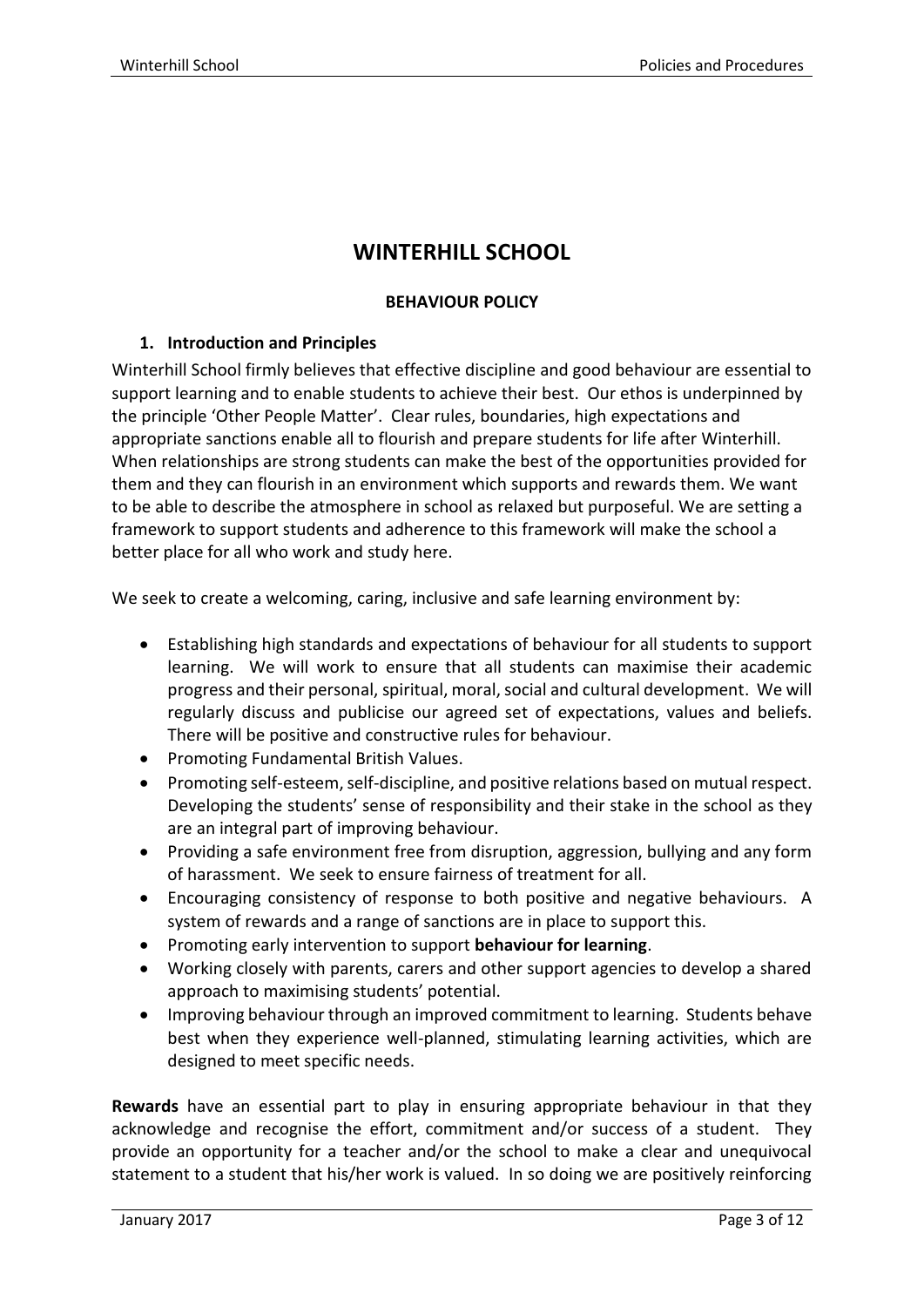the work ethos of the school and we are determining and making known to students the values which we consider important.

We believe that rewards increase students' motivation and confidence and, in turn, increase student achievement and will improve further the quality of relationships between staff and students.

We also believe that rewards have an important role to play in encouraging good behaviour and helping to modify poor behaviour. Rewards can be linked e.g. to short-term behavioural targets and can be used to encourage individual, group and team success.

We encourage all staff to recognise the effort students make daily in their lessons, in their behaviour around school, in their commitment shown to extra-curricular activities and in the help and respect they offer staff and each other. Praise for these behaviours is deserved, is valued, and best of all, perhaps, encourages others to respond in a similar vein.

#### **1. Staff Powers**

Teachers and all other staff have a statutory authority to discipline students whose behaviour is unacceptable, who break school rules, or who fail to follow a reasonable instruction. (Section 90 and 91 of the Education and Inspectors Act 2006). Further information is available in section 8 – Power to use reasonable force.

Staff can discipline students:

- At any time the student is in school.
- Taking part in any school-organised or school-related activity.
- Travelling to or from school or in the vicinity of the school.
- Wearing the school uniform, or is in some other way identifiable as a student at the school.
- For misbehaviour at any time, whether or not the conditions above apply, that could have repercussions for the orderly running of the school, or poses a threat to another student or member of the public, or could adversely affect the reputation of the school.

School staff also have a legal power to use force and lawful use of the power will provide a defence to any related crimininal or other legal action. (Section 93 Education and Inspection Act 2006)

Teachers have a legal power to issue detentions on any school day, at the weekends or on an INSET Day. Parental consent is not required for detentions but we will show some flexibility where appropriate.

Members of staff have the power to confiscate, retain or dispose of a student's property as a punishment. They also have the power to search students without consent for prohibited items.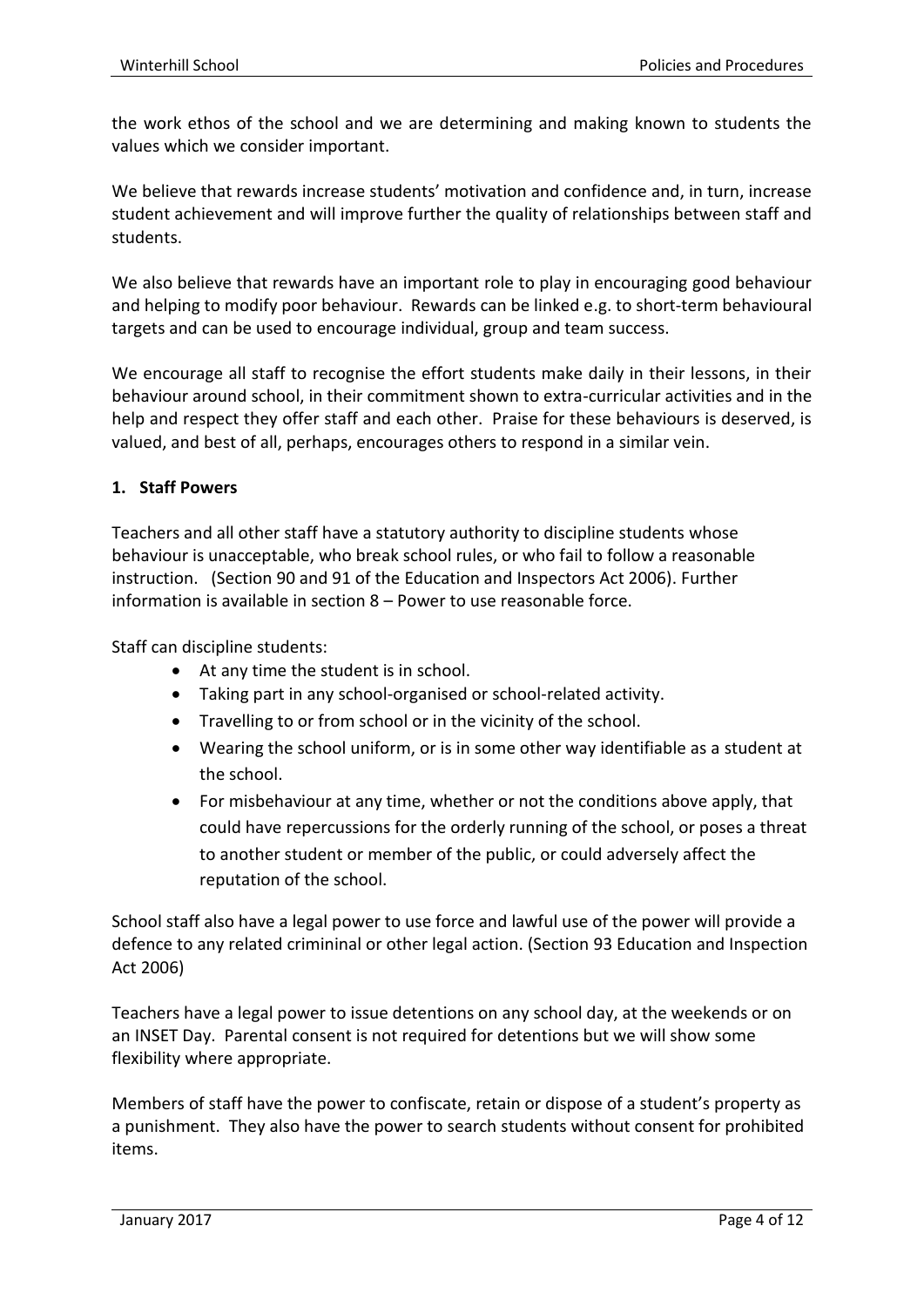The decision to apply sanctions or punish a student will be made by a paid member of the school staff or a member of staff authorised by the headteacher. The decision will be made on school premises, or whilst in direct charge of a member of staff (for example when on a school trip). Sanctions will not breach any other legislation (E.g. Equalities Act 2010) and will be reasonable and proportionate in all circumstances.

# **3. Roles and responsibilities**

Teachers and all other members of staff are expected to:

 Perform their duties according to this behaviour policy (for further information see appendix 1b) and related documentation and other statutory documentation relating to behaviour e.g. the Teachers' Standards.

Students are expected to:

- Believe and exhibit the core values of the school e.g. Other people matter and demonstrate an understanding and application of fundamental British Values.
- Follow the instructions of staff, the school rules and abide by the school's expectations
- Complete assigned work.

Parents/carers are expected to:

- Familiarise themselves with the school ethos and policies.
- Work in partnership with the school to promote and reinforce positive behaviour by supporting staff in behaviour management decisions.
- Inform the school of any change in circumstances that may affect their child's behaviour.
- Show an interest in all that their child does at school.
- Encourage self-discipline.

# **4. School Rules**

The school has a core set of expectations which all students are expected to follow. They will be reviewed on an annual basis and can be found in Appendix 1a. In addition, all students are expected to follow the instructions of staff. The rules and any sanctions for breaking the rules should be applied consistently.

Adhering to DfE advice, disciplinary action will be taken against students who are found to have made malicious accusations against school staff. The sanctions may vary depending on the individual circumstances of the case.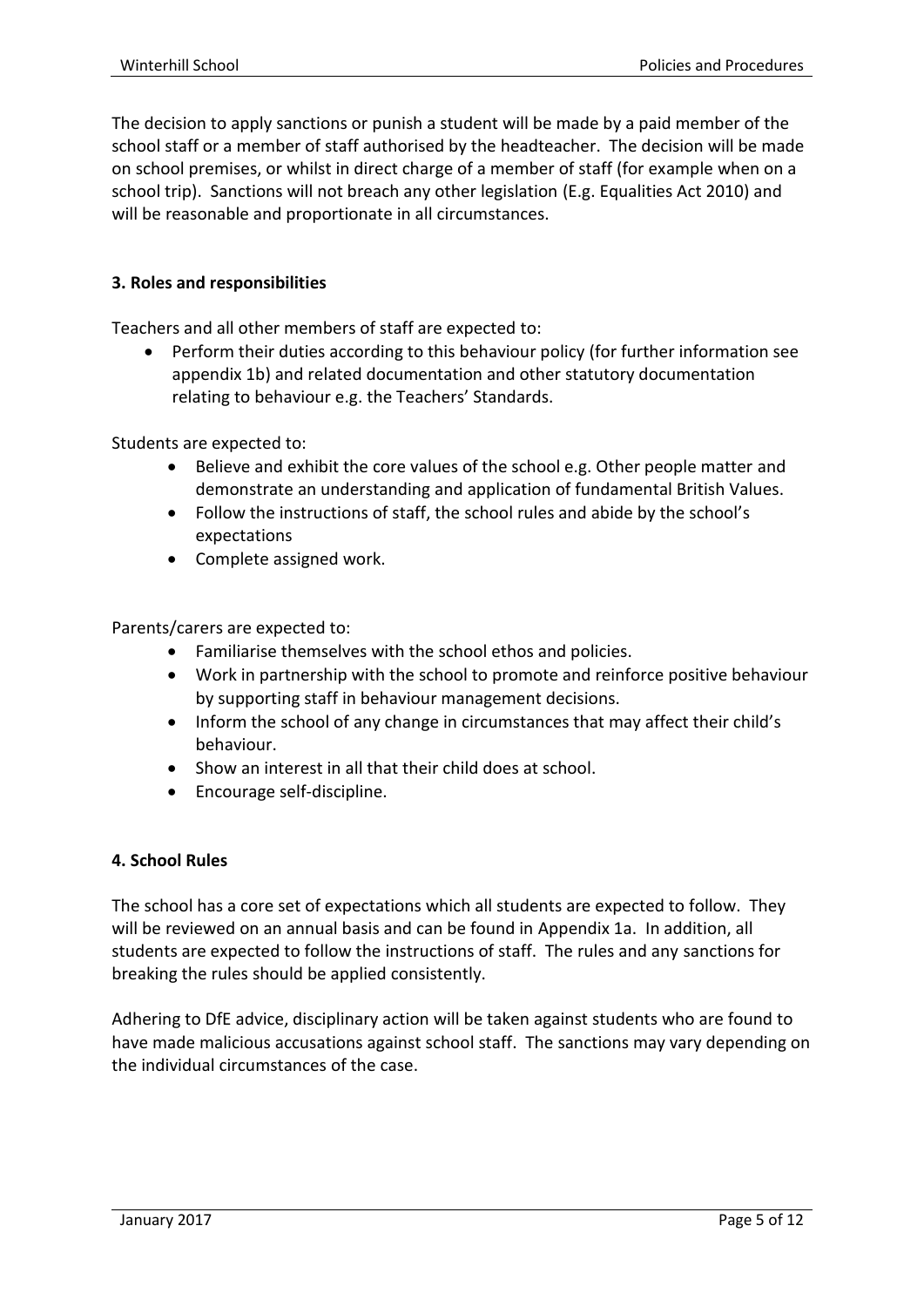# **5. Behaviour Recording**

 All behaviours both positive and negative will be recorded in the students' Behaviour

Management file on SIMS. Parents can access their child's behaviour file electronically through the SIMS Learning Gateway.

- CCTV is operational throughout the school's premises and is routinely scrutinised. CCTV footage will be shared with the police on request.
- Where an alleged incident of poor behaviour is brought, students and staff may be interviewed and asked to write statements explaining the situation. It may be necessary to isolate students while this process is happening to ensure the reliability of the information being collected.

# **6. Rewards**

Rewards have an essential part to play in ensuring positive behaviour in that they acknowledge and recognise the effort, commitment and/or success of a student. They provide an opportunity for a teacher and/or the school to make a clear and unequivocal statement to a student that their work is valued.

Winterhill School encourages all staff to recognise the effort students make daily in their lessons, extended learning, in their behaviour around school, in their commitment shown to extra-curricular activities and in the help and respect they offer staff and each other. Praise for these behaviours is deserved, is valued and encourages others to respond in a similar vein. Rewards are relevant to all students throughout the 11 – 16 age range and we seek to ensure that the reward and the manner of its delivery are appropriate to the age and maturity of the student and that they have credibility with both students and parents.

The school uses a wide range of rewards including:

- Verbal praise and encouragement in and out of the classroom which gives immediate recognition to a student's effort, commitment, achievement.
- Positive comments as well as grades written on their work.
- Letters, post cards and phone calls home.
- A structured points rewards system which is recorded on the students Behaviour Management file and which results in formal recognition of positive behaviour through the awarding of certificates, prizes and bronze, silver and gold badges for students to wear on their ties.
- Formal presentation occasions such as the Governors' Awards, Rewards Assemblies and Sports presentation evenings.

Students may be rewarded for many different aspects of their conduct including:

- Quality of work and effort in lessons and for extended learning.
- Attendance and punctuality.
- Meeting academic and personal targets.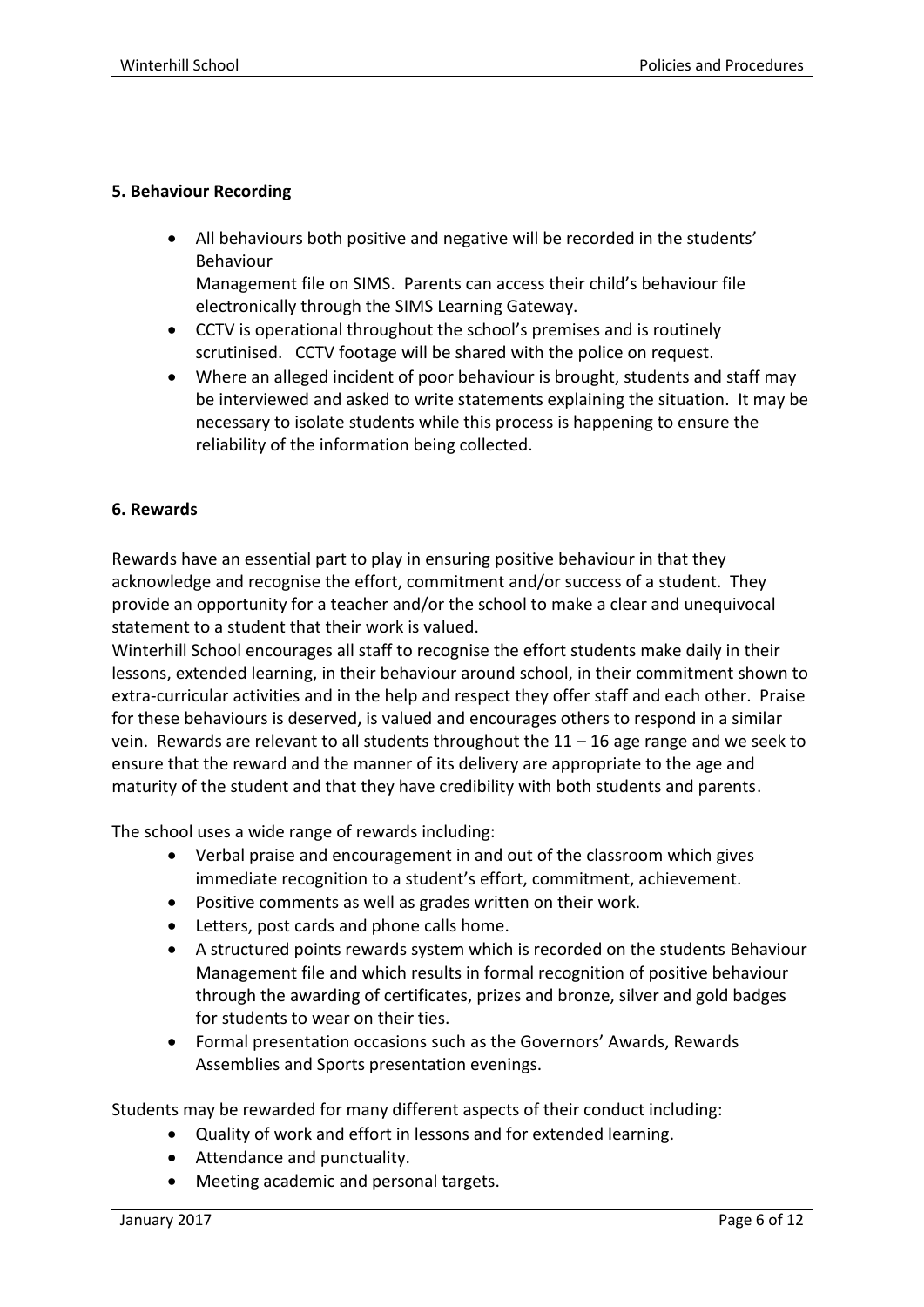- Involvement in the life of the school and in the support of others.
- Upholding the school's values and expectations.

#### **7. Sanctions**

Principles

- Inappropriate behaviour exists in all schools and will not be totally prevented, but if managed positively and appropriately, can be minimised.
- Consequences should be seen as an opportunity to put things right (reparation) as well as a punishment or deterrent.
- Consequences can be applied to ensure that students complete assigned work or prevent bullying.
- Staff, students and parents should be made aware of the range of sanctions available to support good behaviour.
- The headteacher is responsible for determining the school rules and any disciplinary sanctions for breaking the rules.

Winterhill School applies a range of sanctions which will be reasonable and proportionate in all circumstances and which have been approved by the Department of Education. A consequence system is in place which clearly outlines expected behaviour and the sanctions applied when students do not comply with our expectations. (Appendix 2: Caution system overview)

# **This policy is notification to parents that the following sanctions outlined below (but are not limited to this list) may be enforced:**

- Verbal reprimand.
- Recording and monitoring of behaviour points.
- Reprimand recorded on the students Behaviour Management file.
- Parents informed by letter, phone call or a meeting request.
- Involvement of the police.
- Loss of privileges e.g. not being allowed to take participate in a trip, not being allowed to use certain facilities etc.
- Confiscation or disposal of a student's property. (High value items such as phones will only be returned to a parent. Banned items such as energy drinks, cigarettes etc. will be destroyed. Illegal items such as weapons and drugs will be passed to the police.)
- Removal from lessons (Short term alternative provision).
- The setting of written tasks.
- Extra work or being instructed to repeat unsatisfactory work.
- Detentions (during break, lunch-time, before and after school or on INSET days)
- School based community service or imposition of a task such as picking up litter, clearing the dining hall after meal times.
- Reporting systems of varying intensity and length.
- Payment for damaged property (See Charging and Remissions Policy)
- Supervision.
- Internal exclusion (isolation)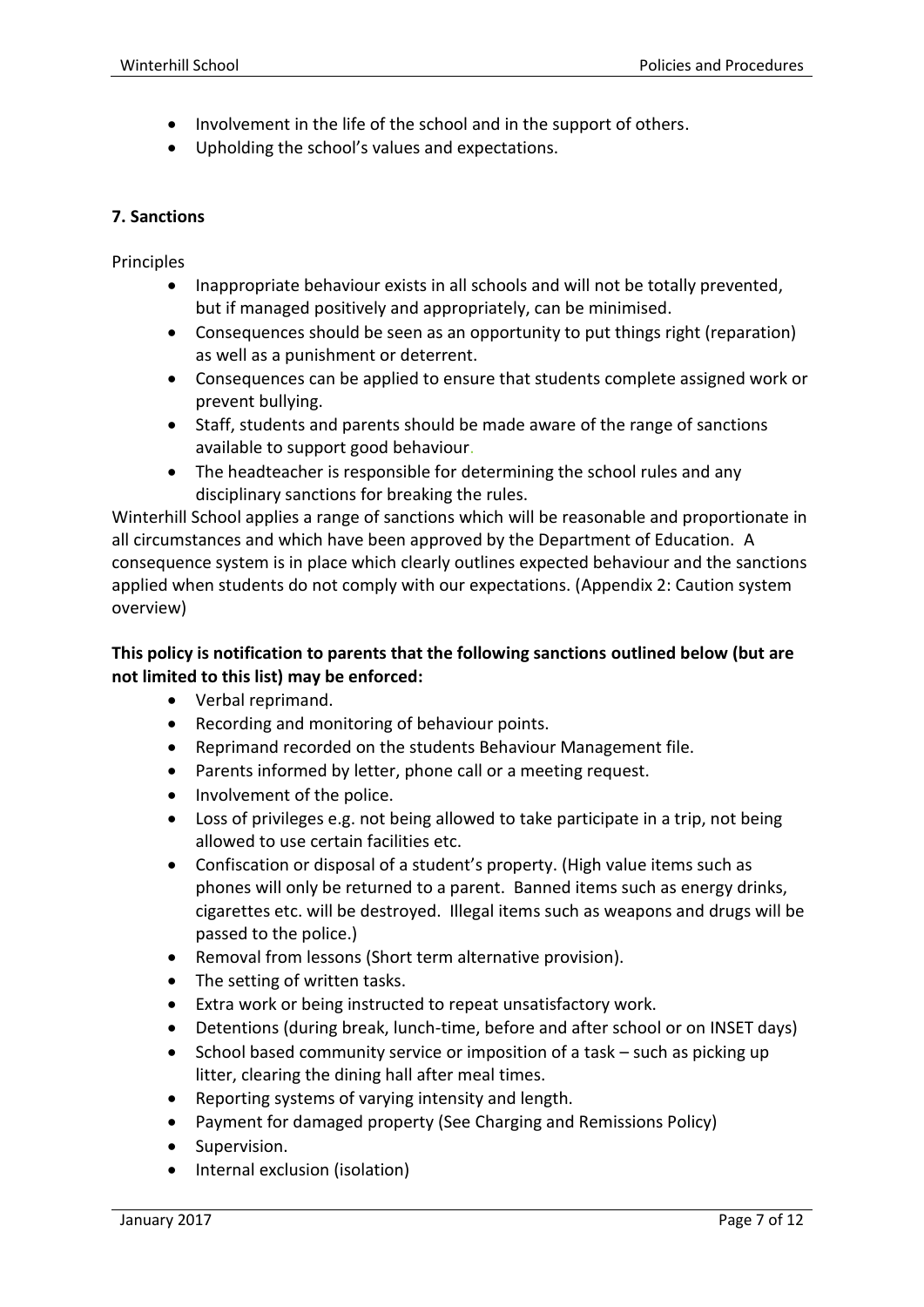- Fixed Term exclusion.
- Permanent exclusion.
- Education may be provided at an alternative provision for specified periods of time.

#### **Detentions**

Where students choose not to meet our expected standards of behaviour, traveling to and from school, during the school day, in lessons (or extended learning) or at social time, one of the sanctions that may be applied is a detention. This may be set for break-time, lunch-time, after school or on INSET days.

Legislation states that parental consent is not required for detentions and the onus is on your child to ensure that you are made aware that they have been set a detention. However, when setting an after school detention staff should consider the vulnerability of the student and bear in mind factors such as travel arrangement and caring responsibilities so student can get home safely. See Detentions Procedures Appendix 3

#### **Exclusion**

Exclusion of a student from school is the most serious form of sanction available to us. Hence we use it sparingly and at all times must be satisfied that it is the most appropriate sanction to use and that all other avenues have been considered.

Exclusion of a student from school can take three forms:

1. Internal Supervision

The decision to place a student in Supervision is taken by a member of the Senior Leadership Team or a Behaviour for Learning Leader. Use of this sanction can reduce the length of a fixed term exclusion, or offer an intervention prior to the more serious sanction having to be used. In all cases, parents and students are notified by a phone call or letter. Students are expected to complete their work and follow the rules of the internal supervision and spend time reflecting upon their behaviour and negative impact on their learning when inappropriate behaviour choices are made.

2. Isolation

The decision to place a student Isolation is taken by a member of the Senior Leadership Team or a Behaviour for Learning Leader. If a student is placed in Isolation, which is a more serious sanction than Supervision, parents will be invited into school to meet to discuss the reasons why. Students are expected to complete their work and follow the rules of Isolation and spend time reflecting upon their behaviour and negative impact on their learning when inappropriate behaviour choices are made.

# 3. Isolation at another school

When necessary students may spend their time in internal supervision at another school where the same expectations will be followed. This is also used as an alternative to a fixed term exclusion but removes the student from our school site whilst this takes place.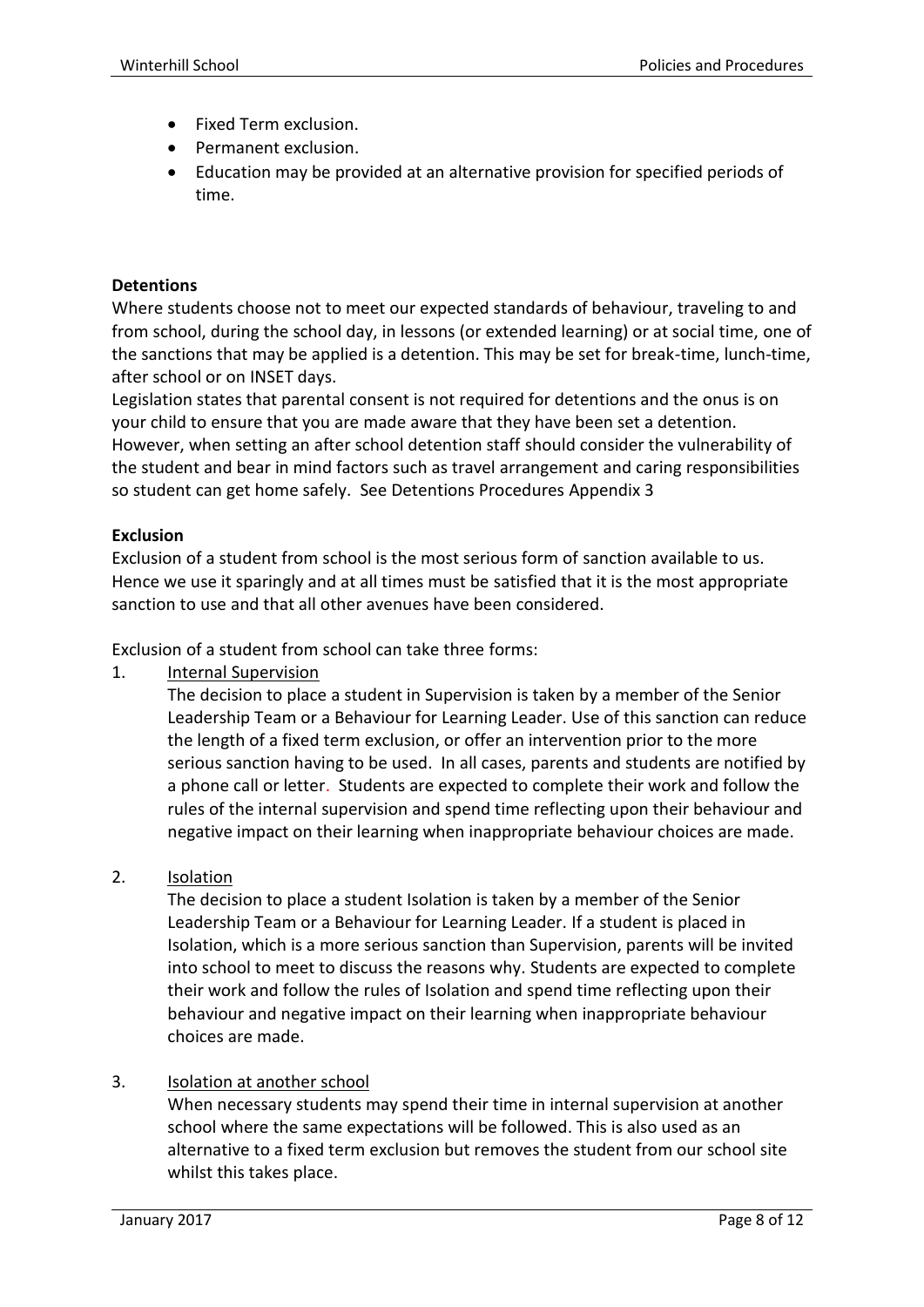# 4. Fixed Term Exclusion

The decision to exclude is taken by the Headteacher or Deputies in the absence of the Headteacher. When the decision to exclude a student has been taken parents are informed by the school. Students are provided with work and a letter outlining the reasons for the fixed term exclusion. For any exclusion longer than five days, the provision for the sixth and any subsequent days will be communicated to parents/carers. Readmission meetings with parents, student and relevant staff will determine the reintegration process ensuring that it provides the students with the opportunity to be monitored and to succeed. Examples of this process may be:

- A time on report clear targets linked to behaviour leading to exclusion
- A time in the Inclusion centre lessons or breaks
- Additional time in supervision.
- Additional interventions/support at the request of the student/parent.
- Time in an alternatives school's isolation room.

# 5. Permanent Exclusion

The school will usually only permanently exclude a child as a last resort, after trying to improve the child's behaviour through other means. However, there are exceptional circumstances in which the Headteacher may decide to permanently exclude a student for a 'one-off' offence. Permanent Exclusion will be considered in response to 'serious breeches' of the school's behaviour policy or to safeguard the welfare and education of other students.

Decisions on exclusions from schools are solely a matter for head teachers, acting in line with the Department of Education guidelines and in accordance with the Education (Student Exclusions and Appeals) (Maintained Schools) (England) Regulations 2002, as amended, made under the 2002 Education Act.

# 6. Managed moves

Students at serious risk of permanent exclusion can sometimes benefit from a managed moved to an alternative secondary school for an allocated period of time with a view to the student remaining at this alternative school to give them a fresh start. Managed Move documentation is completed alongside a pre-visit for the students and parents/carers

# 7. Flexible Learning Centre

For some students access to our on-site alternative provision may be put in place for the short or long term as an alternative to permanent exclusion. Students are taught in a small group and remain in the centre for the majority of their lessons.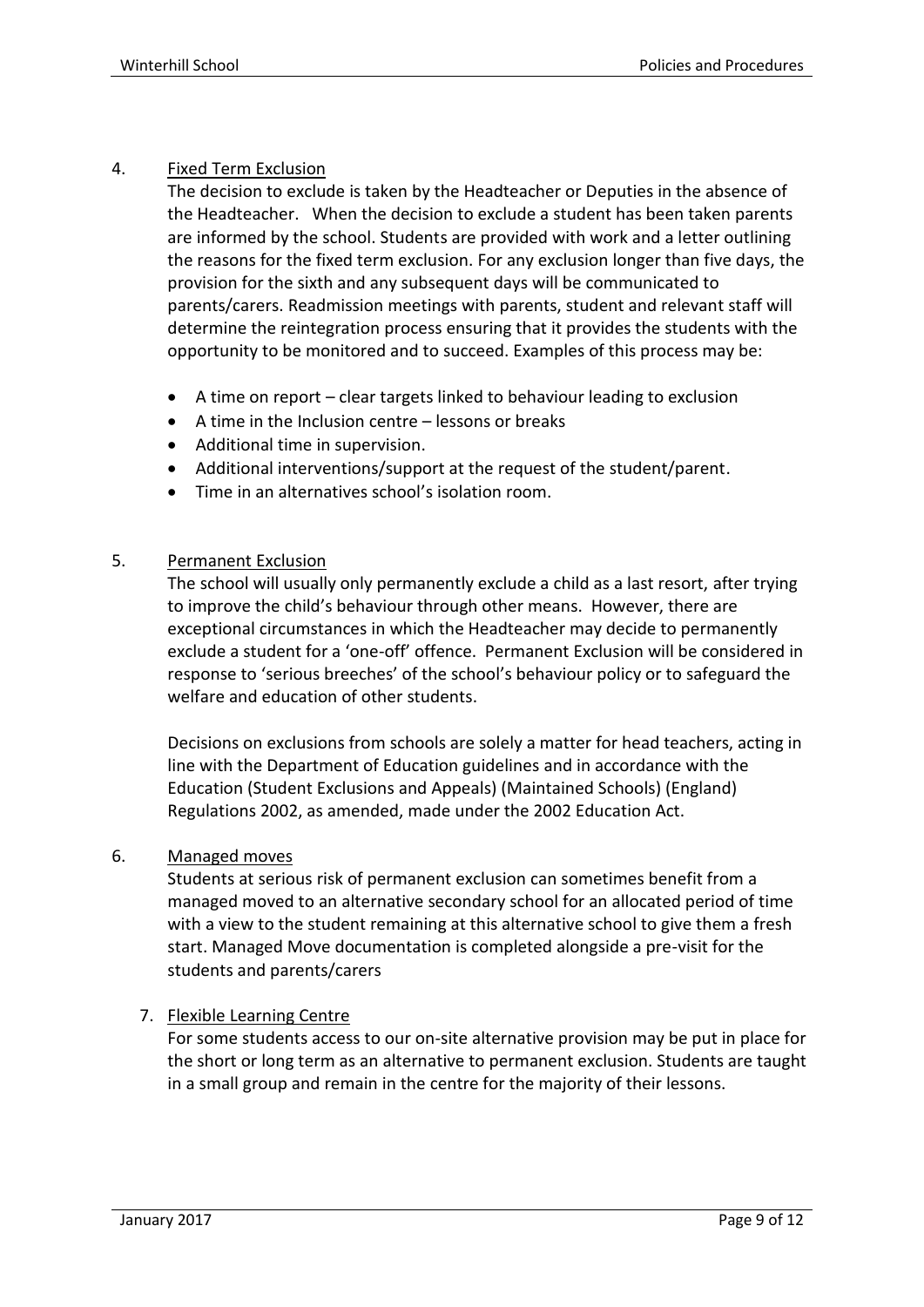# **8. Power to Use Reasonable Force**

Whilst wishing to resolve serious incidents without the use of physical intervention, the trustees and staff understand that there are some situations in which the use of physical intervention may be the appropriate course of action if de-escalation techniques are not effective. Staff are encouraged to avoid this eventuality if at all possible and although staff have a duty of care to students, they are not required to put their own safety at risk. The school has *not* adopted a 'no touch' policy.

The right of teachers and all staff to use reasonable force is laid down in Section 93 of the Education and Inspections Act 2006 and is reinforced in 'Behaviour and Discipline in Schools' February 2014.

Reasonable force may be used when it is absolutely necessary to:

- Prevent students from injuring themselves or others, from damaging property, or from causing disorder.
- Remove disruptive students from the classroom where they have refused to follow an instruction to do so.
- Prevent a student behaving in a way that disrupts a school event.
- Prevent a student leaving a room where allowing the student to leave would risk their safety or lead to behaviour that disrupts the behaviour of others.
- Prevent a student from attacking another, or to stop a fight.
- Maintain good order and discipline in the classroom.
- Prevent a pupil commiting an offence.
- Conduct a search without consent for knives or weapons, alcohol, illegal drugs, stolen items, tobacco and other related items, fireworks, pornographic images, or articles that have been or could be used to commit an offence or cause harm.

Reasonable force *may not be used* as a form of punishment. Incidents where force is used should be recorded and parents informed.

# **9. Power to Search Without Consent**

Legislation (Section 550ZA Education Act 1996) gives the Headteacher and any school staff authorised by the Headteacher – the power to search without consent for prohibited items including:

- Items which have been specifically prohibited e.g. energy drinks
- Knives and weapons
- Alcohol
- Illegal drugs and legal highs
- Stolen items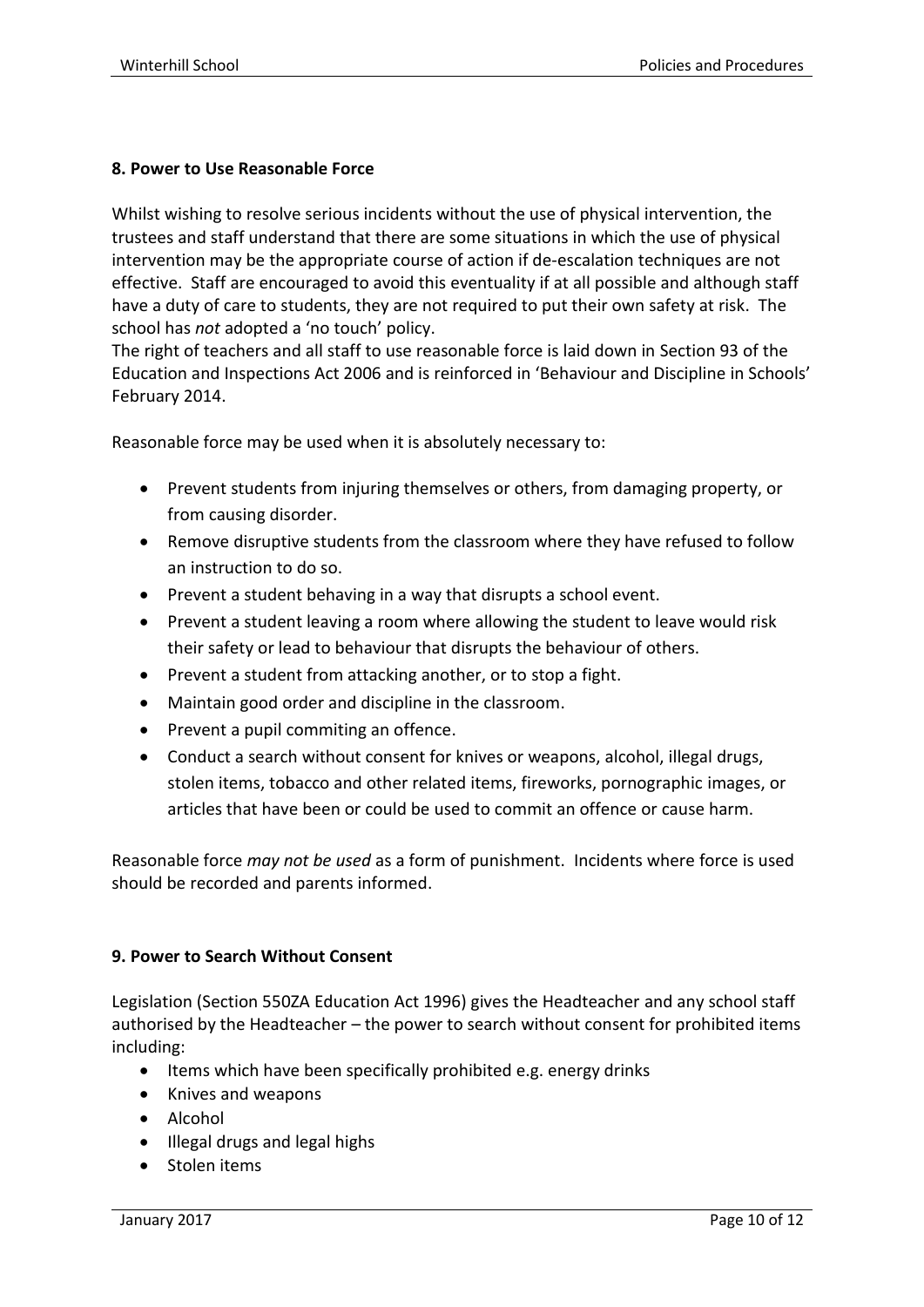- Cigarettes, e-cigarettes and other tobacco products
- Fireworks
- Pornographic images
- Any article that has been or is likely to be used to commit an offence, cause personal injury or damage to property
- Any items banned by the school rules as an item which may be searched for. (Banned items will be communicated to students through assemblies and group tutor messages as the need arises).
- Mobile phones may be searched for inappropriate content when concerns are raised within school

These powers will cover searches in school and on authorised school activities elsewhere, such as a school trip. Reasonable force may be used when searching for some articles without consent (see previous section).

Staff have the power to confiscate or dispose of a student's property. The law protects staff from liability for damage to, or loss of, any confiscated items provided they have acted lawfully.

At Winterhill high value items such as phones will only be returned to a parent. Banned items such as energy drinks, cigarettes etc. will be destroyed. Illegal items such as knives, weapons and drugs will be passed to the police. Evidence of extreme or child pornography will also be passed to the police. Some property may be returned to the student at the school's discretion.

# **10. Publication and Monitoring**

The effectiveness of this policy will be monitored through the school's quality assurance processes, to ensure that it fulfils all of its requirements and that it is being implemented in a consistent way across the school.

The policy will be reviewed annually by the trustees.

The Behaviour Policy will be made available to parents on request and will be published on the school website.

# **11. Legislative links**

- DfE- Behaviour and Discipline in Schools. Advice for Headteachers and school staff. February 2014.
- Ofsted Unannounced Behaviour Inspections. February 2014
- DfE-00059-2011 document Ensuring Good Behaviour in Schools A Summary for Heads, Governing Bodies, Teachers, Parents and Students.
- DfE-00056-2011 document Screening, Searching and Confiscation Advice for Headteachers, staff and Governing Bodies.
- Fducation Act 1996
- School Standards and Framework Act 1998
- Education Act 2002